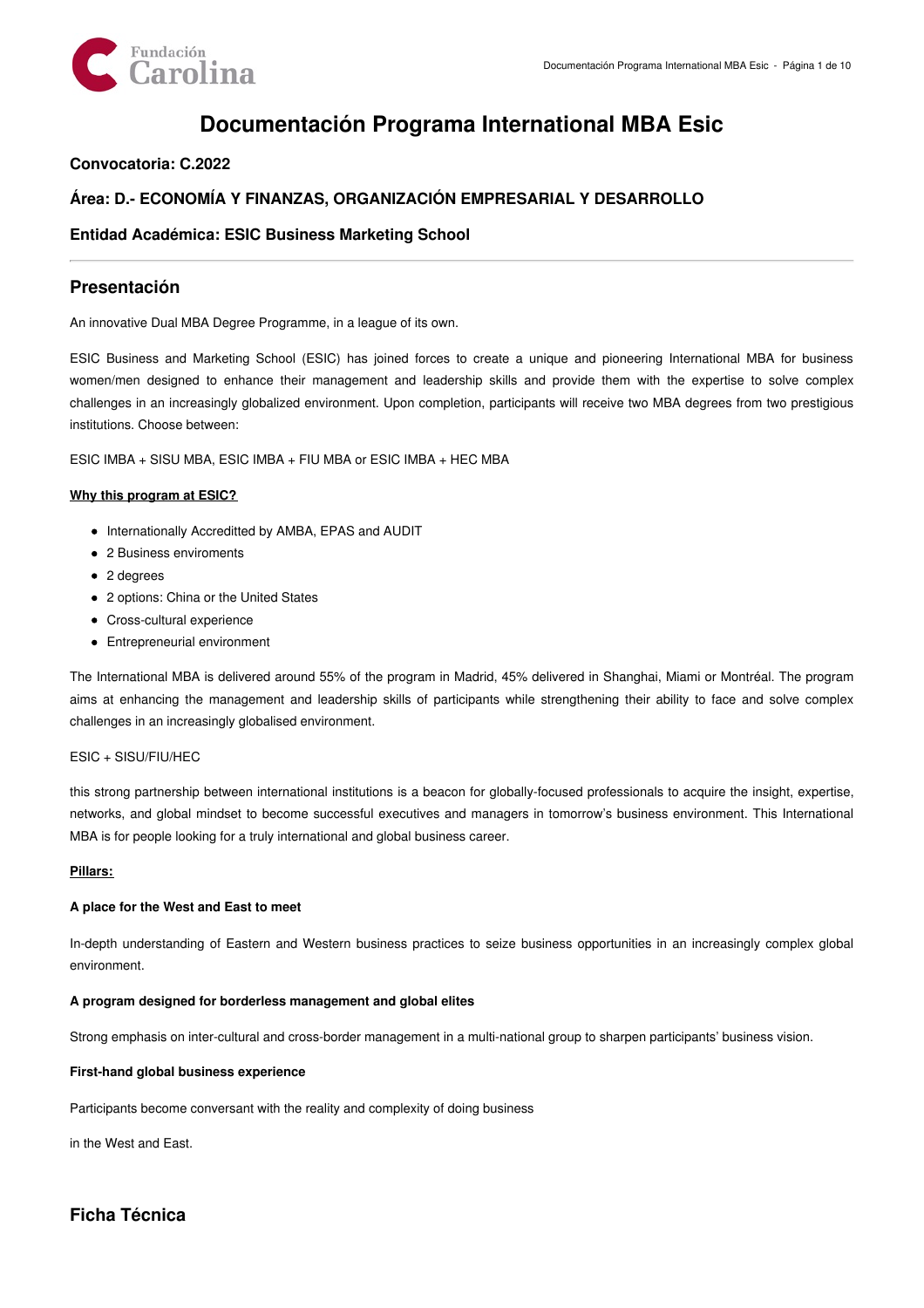

| Duración del programa                    | Teaching period: 12 a 18 meses<br><b>Business Plan Development:</b><br>FIU: 6 meses<br>SISU: 6 meses<br>HEC: 5 semanas<br>Candidates will return to their home countries after finishing the teaching period and submit<br>the project by post/email. |
|------------------------------------------|-------------------------------------------------------------------------------------------------------------------------------------------------------------------------------------------------------------------------------------------------------|
| Tipo de título:                          | Oficial MBA dual degree<br><b>EPAS ACCREDITED</b>                                                                                                                                                                                                     |
| Número de horas:                         | 640 contact hours + final Project                                                                                                                                                                                                                     |
| Lugar:                                   | FIU Florida / SISU Shanghai / HEC Montréal                                                                                                                                                                                                            |
| Sede de los cursos:                      | ESIC Business and Marketing School Madrid + SISU SHANGHAI + FIU USA or HEC Montréal.                                                                                                                                                                  |
| Instituciones participantes:             | <b>ESIC Business and Marketing School</b><br>Shanghai International Studies University (SISU)<br>Florida International University (FIU) USA<br><b>HEC Montréal</b>                                                                                    |
| Horario:                                 | Full time                                                                                                                                                                                                                                             |
| Número de ayudas al estudio              | $\overline{c}$                                                                                                                                                                                                                                        |
| Plazo de presentación de<br>solicitudes: | Hasta el 15 de marzo de 2022, a las 09:00 a.m. (hora española)                                                                                                                                                                                        |
| Plazo de comunicación de<br>admisiones:  | Hasta el 31 de julio de 2022                                                                                                                                                                                                                          |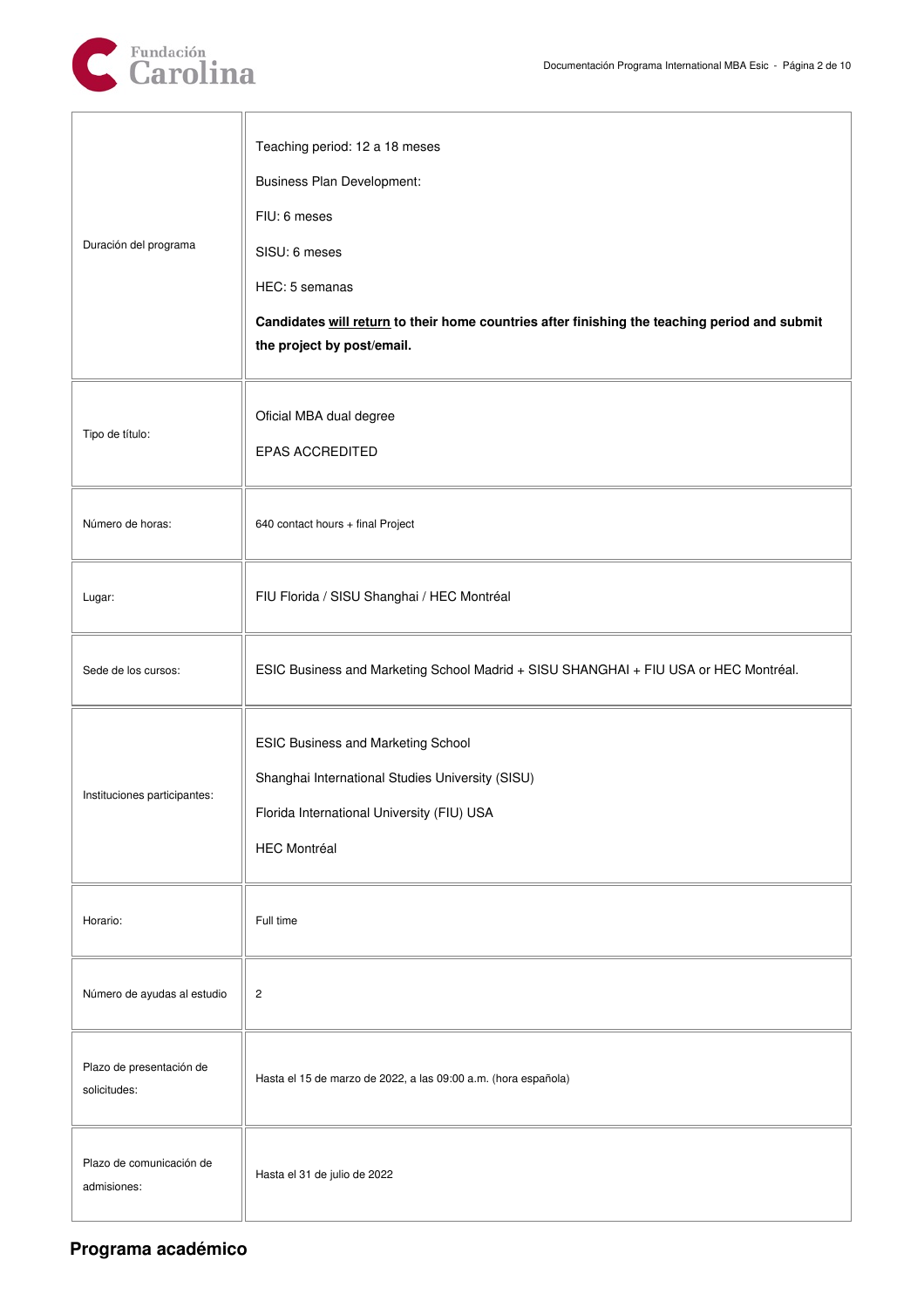

#### **ESIC + SISU: 66 ECTS**

#### **Core Subjects (42 ECTS)**

- Business strategy in global environments
- International business management
- Ecconomic models and systems
- Emerging technologies for information Systems
- Marketing by ESIC
- Financial Analysis and Stakeholder Value. Triple Bottom Line
- Business as global & ethical citizen
- Digital Business
- World Market Workshops
- Operations & Project management
- Innovation in a Disruptive World
- **•** Entrepreneurship
- Critical Thinking and the Art of Decision Making
- Concious leadership
- Persuasive communication skills
- Culture and organizational models
- TFM ESIC

#### **SISU (24 ECTS)**

- Corporate finance
- Stategic Management
- Chinese culture
- Chinese language
- Human Resource Management
- Career Development Courses
- Organizational Behaviour
- Elective SISU (Digital Marketing)
- Elective SISU (Fashion & Luxury Management)
- SISU Final Project (individual Dissertation)

#### **ESIC + FIU: 84 ECTS**

#### **Core Subjects (42 ECTS)**

- Business strategy in global environments
- International business management
- Ecconomic models and systems
- Emerging technologies for information Systems
- Marketing by ESIC
- Financial Analysis and Stakeholder Value. Triple Bottom Line
- Business as global & ethical citizen
- Digital Business
- World Market Workshops
- Operations & Project management
- Innovation in a Disruptive World
- **•** Entrepreneurship
- Critical Thinking and the Art of Decision Making
- Concious leadership
- Persuasive communication skills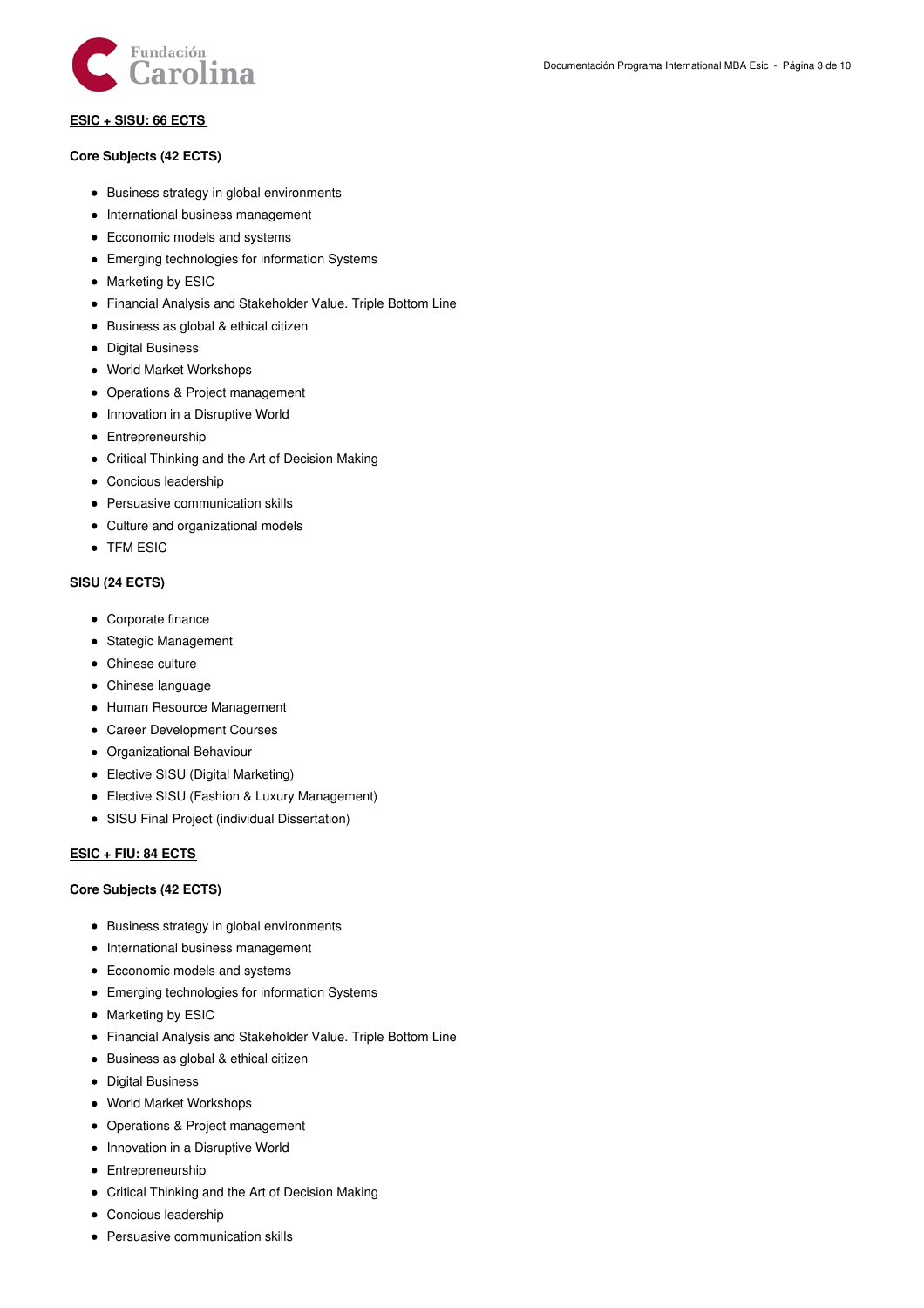

- Culture and organizational models
- TFM ESIC

#### **FIU (42 ECTS)**

- Accounting for Managers
- Financial Reporting and Analysis
- Corporate Finance
- Competitive Strategy
- Organizational Behavior
- Strategic Management
- Management of Information Systems
- Marketing Management in the Global Environment
- **•** Business Statistical Analysis
- **•** Elective
- **•** Elective
- Elective
- Elective
- Elective
- Professional Development Seminars I, II, III

#### **ESIC + HEC: 96 ECTS**

#### **Core Subjects (42 ECTS)**

- Business strategy in global environments
- International business management
- Ecconomic models and systems
- Emerging technologies for information Systems
- Marketing by ESIC
- Financial Analysis and Stakeholder Value. Triple Bottom Line
- Business as global & ethical citizen
- Digital Business
- World Market Workshops
- Operations & Project management
- Innovation in a Disruptive World
- **•** Entrepreneurship
- Critical Thinking and the Art of Decision Making
- Concious leadership
- Persuasive communication skills
- Culture and organizational models
- TFM ESIC

#### **HEC (54 ECTS)**

#### **Introduction and orientation**

Teambuilding workshop

Preparatory class: Managing with financial information

Case analysis

Professional development \*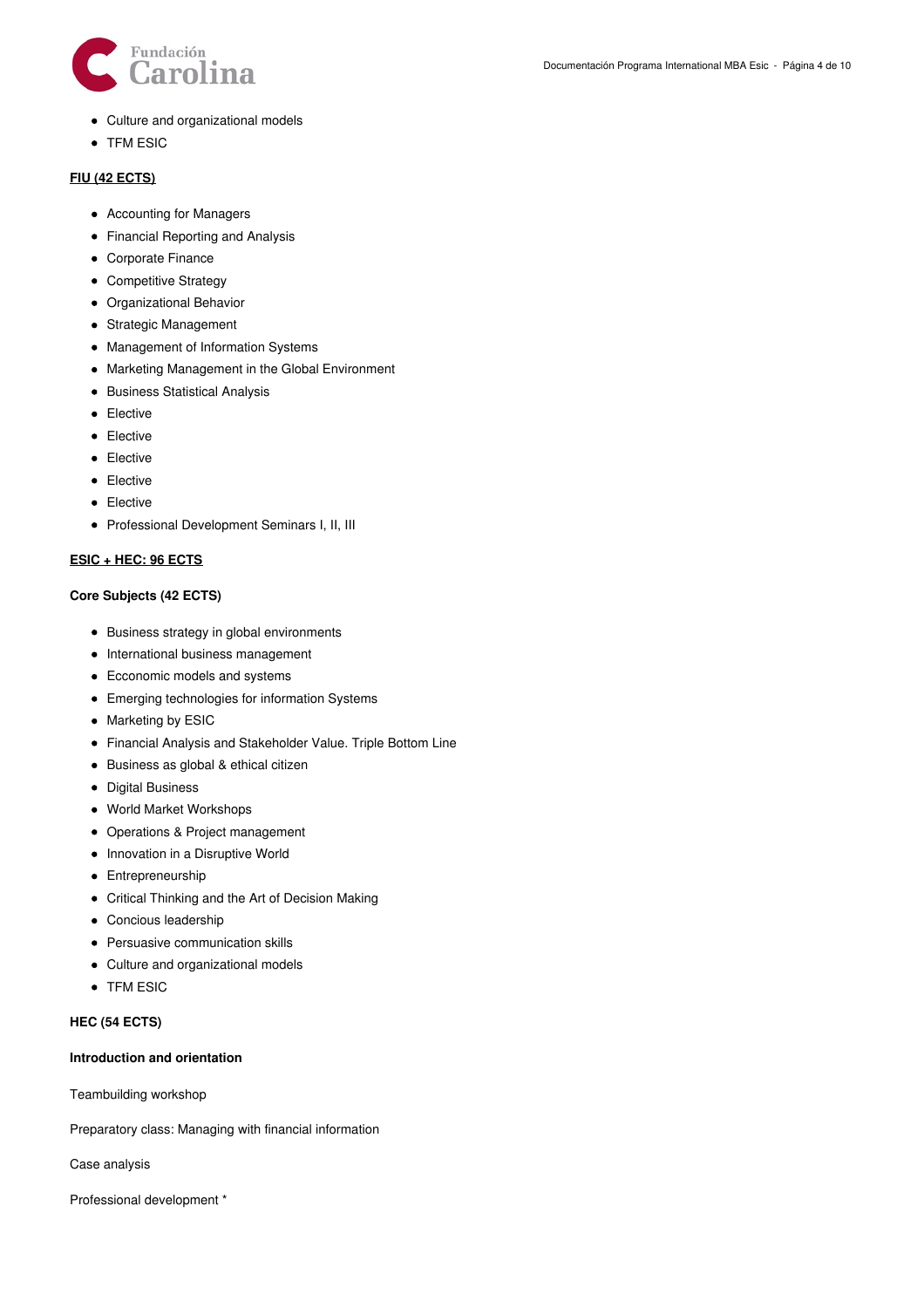

#### **Management Simulation**

Management Simulation

#### **MODULE 1: The manager's craft and tools**

The Manager's Craft

Politics and Influence in Organization

Financial Accounting and Management Accounting

Introduction to Data Science

#### **MODULE 2: Business environment and concepts**

Macroeconomic environment

Market structure and competition

Finance 1 : Investment

Strategic marketing

*The Firm and its local and global context*

#### **MODULE 3: Value-creation challenges**

*Strategic Management I: Strategy Analysis* Ethics and Social Responsability Deployment of tactics in Marketing

Finance 2: Financing

Professional development \*

#### **MODULE 4: Putting it into practice: managing processes and systems**

*Strategic Management II: Strategic action*

Leveraging and managing digital technologies

Organizational design: People, structure and culture

*Operations management*

*Developing leadership*

#### **HEC Challenge: applying what you've learned**

Integration project - HEC Challenge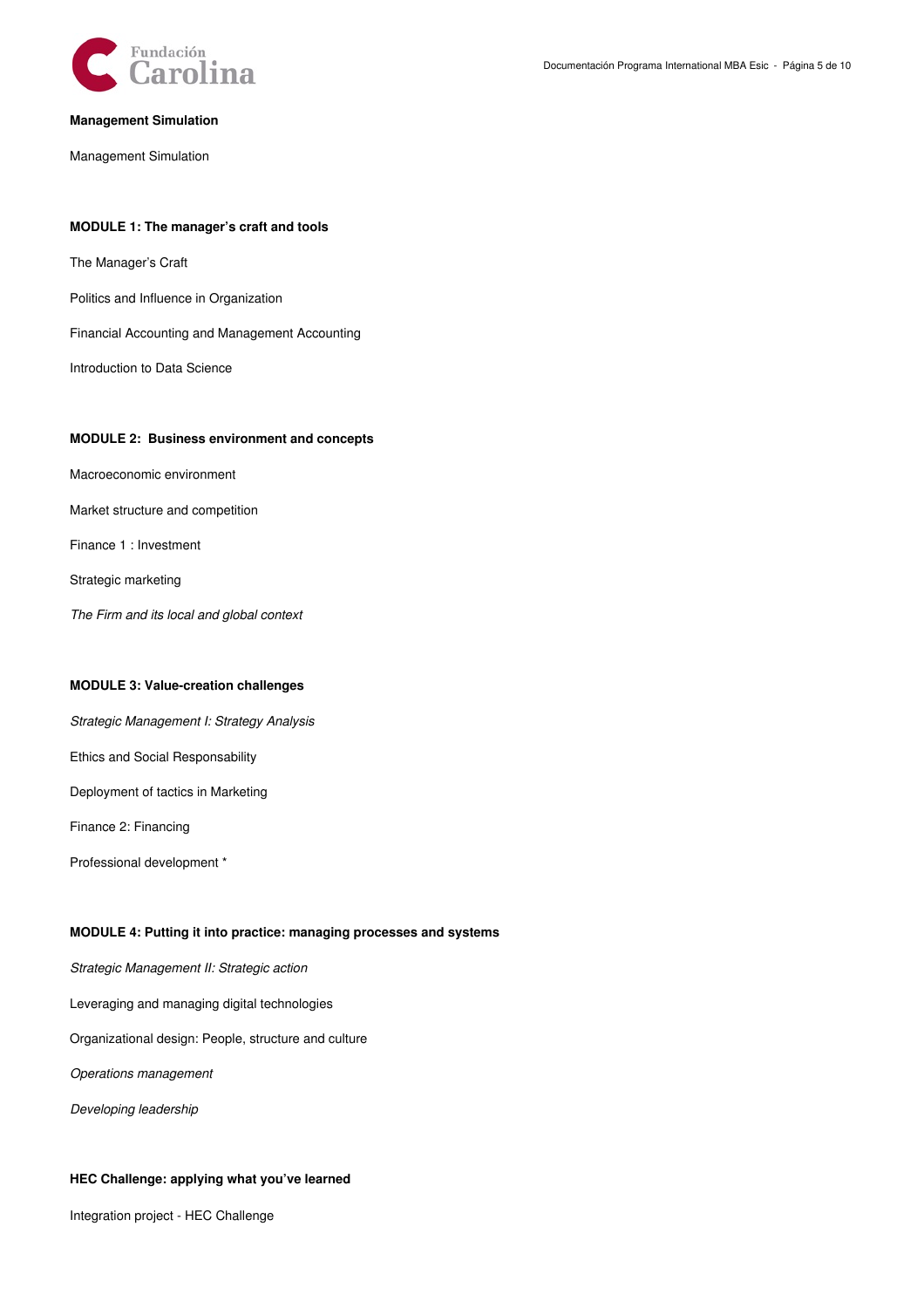

#### **Elective courses**

- Elective course 1
- Elective course 2
- Elective course 3
- Elective course 4
- Elective course 5
- Elective course 6
- Elective course 7
- Elective course 8
- Elective course 9

#### **Consulting field project: Applying what you've learned**

Consulting field project

#### **Reflecting on leadership and personal change**

*Changing*

#### **Language:**

- At ESIC, courses are taught in English.
- At HEC Montréal, the MBA program is available in French or in English.

**NOTA INPORTANTE:** Debido al caso de COVID-19, el vuelo y estancia en Shanghai, Florida o Montréal se condicionan a las recomendaciones sanitarias españolas e internacionales y, dado el caso, se activarán las alternativas necesarias para que el alumno obtenga la doble titulación y máximo rendimiento de la experiencia internacional.

**NOTA MUY IMPORTANTE:** Los becarios de Fundación Carolina volverán a sus países desde España, a primeros de julio de 2022, una vez finalizado el programa en su fase lectiva, de acuerdo a las fechas establecidas con ESIC.

La información sobre ESIC y sobre este programa, puede ampliarse en http://www.esic.edu/imba

Persona de contacto: Carmen Losada: carmen.losada@esic.edu

Nota de interés: Por favor, tenga en cuenta que, al no existir un espacio común de educación superior entre España y América Latina, la Fundación Carolina no puede garantizar en modo alguno la posible convalidación u homologación posterior de los títulos académicos obtenidos.

### **Otros datos**

Participants will benefit from the professional career services of the three institutions. ESIC, SISU, FIU and HEC provide career services and resources to IMBA participants and help them to meet their career aspirations; this offers a golden opportunity to access the global labour market.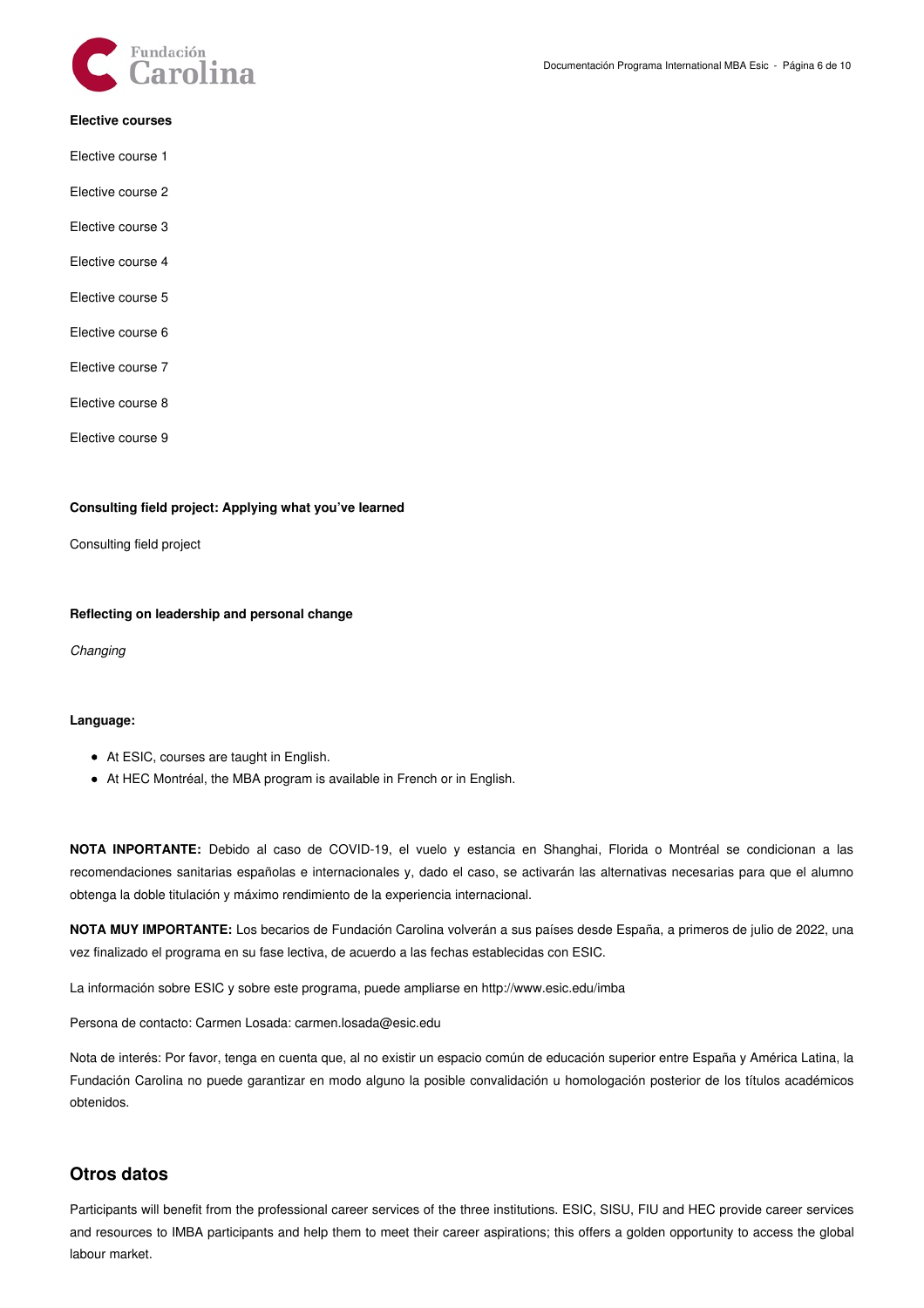

### **Requisitos**

- Ser nacional de algún país de América Latina miembro de la Comunidad Iberoamericana de Naciones o de Portugal.
- Poseer una titulación universitaria superior
- Un mínimo de 2 años de experiencia profesional
- No tener la residencia en España
- Licenciados universitarios (con título ya desde el momento de postular)
- Disponer de una dirección de correo electrónico.
- Superar proceso de admisión de ESIC:
	- GMAT (solo para el IMBA). Los candidatos que no estén en posesión del GMAT pueden acceder al examen y pruebas de conocimiento que determine ESIC.
	- Prueba de dominio del inglés (alto) preferentemente IELTS o TOEFL IBT (con resultados mínimos de 6.5 y 95 respectivamente). Los candidatos que no tengan dichas pruebas, pueden acogerse a las pruebas internas que realiza ESIC.
	- Entrevista personal con algún miembro del Comité de Admisión al programa IMBA (de manera presencial o por teléfono/Skype).

Las personas candidatas a estas becas deben acreditar la equivalencia de nota media de estudios universitarios realizados en centros extranjeros según el Ministerio de Universidades.

Este es un trámite que se realiza on-line. Dispone de toda la información en el siguiente enlace:

[http://www.ciencia.gob.es/portal/site/MICINN/menuitem.8ce192e94ba842bea3bc811001432ea0/?](http://www.ciencia.gob.es/portal/site/MICINN/menuitem.8ce192e94ba842bea3bc811001432ea0/?vgnextoid=1f09595773c76610VgnVCM1000001d04140aRCRD) vgnextoid=1f09595773c76610VgnVCM1000001d04140aRCRD

El documento que se genere debe subirlo a la solicitud **on-line** en el apartado de "Formación Universitaria" a continuación de sus estudios universitarios. Asimismo, debe consignar el dato numérico de dicha nota media equivalente (NME) en apartado destinado a tal fin.

En caso de no aportar este documento, ni consignar la nota media equivalente antes del cierre de la convocatoria, su candidatura no podrá ser tenida en cuenta en el proceso de selección.

#### **NOTA IMPORTANTE**:

### El candidato deberá haber realizado el PROCESO DE ADMISIÓN DE ESIC antes del 10 de MARZO de 2022, siguiendo los pasos **y los tiempos que le indique la institución académica.**

Link proceso de admisión:

#### [https://www.esic.edu/postgrado/financiacion-becas/#seccion\\_formulario](https://www.esic.edu/postgrado/financiacion-becas/#seccion_formulario)

**MUY IMPORTANTE**: Para la obtención de una beca Carolina es indispensable haber completado los datos de la solicitud de la página web de la Fundación Carolina, así como haber satisfecho las exigencias de admisión marcadas por ESIC, a través del enlace de conexión. En el caso de que una de las dos instituciones no disponga de sus datos registrados, no se cursará su solicitud para la obtención de la beca Carolina.

### **Dotación económica**

Para este programa se convocan 2 ayudas al estudio.

La ayuda al estudio de la **Fundación Carolina** y de **ESIC** comprende:

- 55% del importe de la matrícula, es decir, 17. 490€ del importe de la matrícula abierta del programa, que para este curso asciende a la cantidad de 32.800€. Esta cantidad ya ha sido modificada por la Institución Académica según la actualización de los precios para el curso académico 2022-2023.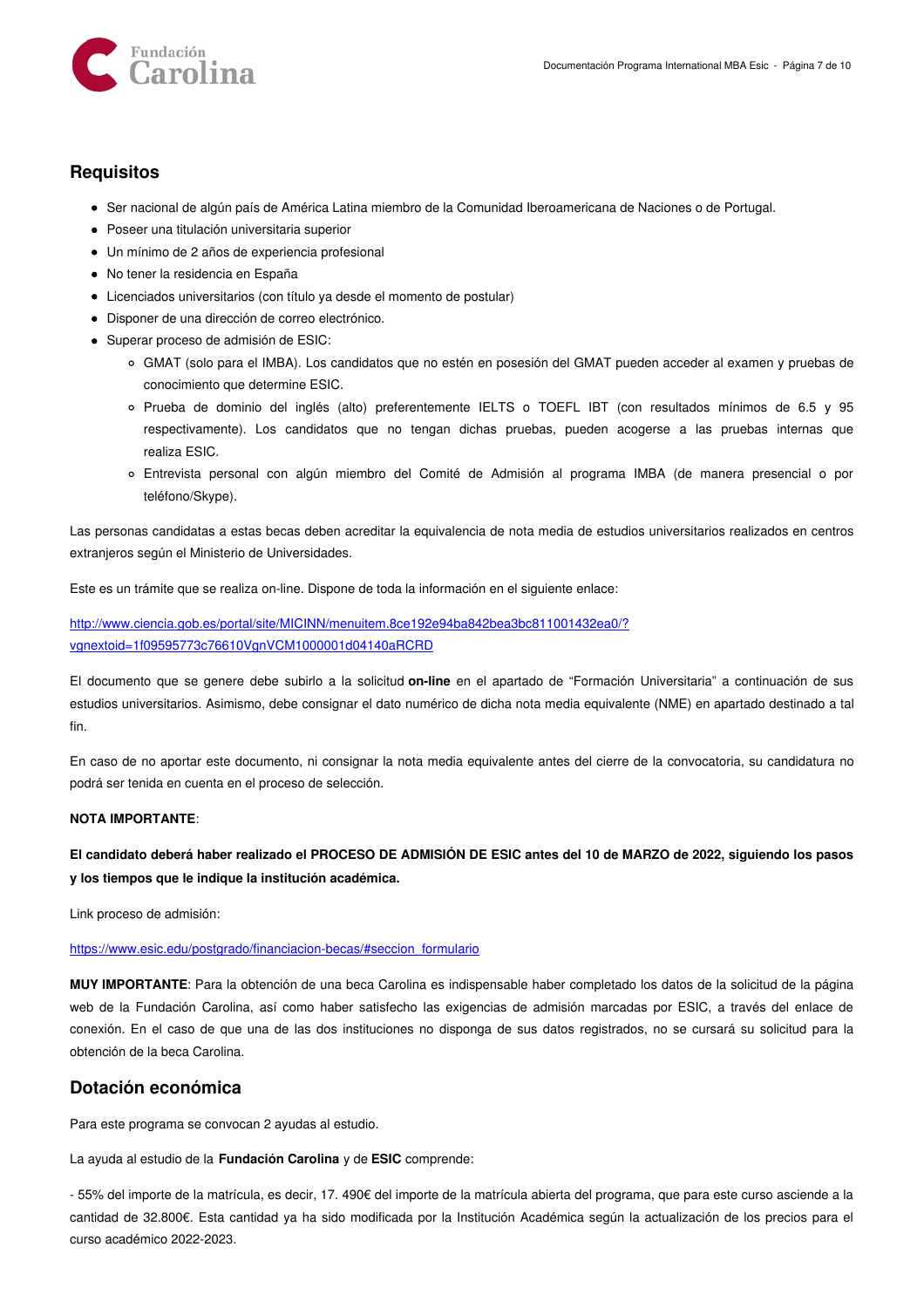

- Billete de ida y vuelta en clase turista a España, desde la capital del país de residencia de la persona becada en América Latina.

- Seguro médico no farmacéutico, durante la estancia en España.

En caso de resultar beneficiado con una ayuda al estudio, la persona becada deberá abonar la cantidad **de 14.310€ (correspondientes** al importe restante, es decir, al 45% de la matrícula abierta del programa) más 1.000€ de matrícula (en concepto de reserva de **plaza**). Esta cantidad deberá ser transferida en el plazo y forma especificados en la notificación de concesión de beca por parte de Fundación Carolina. En consecuencia, no se considerará aceptada la beca por parte de la persona becada, en tanto no abone dicha cantidad.

Recordamos así mismo a la persona candidata que la cuantía para el alojamiento y manutención de los meses en Madrid **corren a su cargo.**

Asimismo, la persona becada, una vez aceptada la beca y una vez en España, con respecto a su estancia en Shanghái, Florida **o Montreal de duración de unos 4 meses y medio, abonará los siguientes importes:**

- La persona becada asume el 45% del importe de la matrícula, 15.310€. La FC informará de los plazos y forma de pago de la matrícula a ESIC.
- El importe del billete de Madrid Shanghái, Florida Madrid o Montreal Madrid. (unos 950€ a pagar a ESIC en enero 2023).
- El coste de su residencia en Shanghái, en Florida o en Montreal durante los 4 meses y medio. Dicho alojamiento está valorado en unos 3.000€ aproximadamente en el caso de China y en unos 3.825 € en el caso de Estados Unidos.
- ESIC ofrece la opción de gestionar el billete y el alojamiento a su alumnado. Ambos conceptos pueden ascender a la cantidad de 3.800€ en el caso de China y 4.775€ en el caso de Estados Unidos. (Estas cantidades son aproximadas y pueden variar según los precios de mercado). En este caso la persona becada abonará directamente a ESIC estos importes, cuya gestión y pago están previstos para en enero de 2023.
- El coste de su manutención en Shanghái (estimado unos 10-12€ día) en Florida (entre 30-35€ al día)
- Los gastos en concepto de Visa (+/- 120€ para China y +/-293,32€ para Estados Unidos) y reconocimiento médico (+/- 80€).

#### **URGENTE:**

Debido al caso de COVID-19, el vuelo y estancia en Shanghái o Florida se condicionan a las recomendaciones sanitarias españolas e internacionales y, dado el caso, se activarán las alternativas necesarias para que el alumnado obtenga la doble **titulación y máximo rendimiento de la experiencia internacional.**

El alumnado puede buscarse el billete y la residencia por su cuenta y no acogerse al paquete de ESIC. El precio le puede salir más caro si lo coge por su cuenta, es de libre elección por parte de la persona becada, ESIC solo facilita esa opción para su comodidad.

NOTA MUY IMPORTANTE: Las personas becadas de Fundación Carolina volverán a sus países desde España, a primeros de julio de 2023, una vez finalizado el programa en su fase lectiva, de acuerdo a las fechas establecidas con ESIC.

**Aviso importante:** Así mismo le comunicamos que los gastos que en su caso puedan derivarse del pago de tasas administrativas y de la expedición del título, correrán íntegramente por cuenta de la persona becada.

En el apartado "Preguntas Frecuentes" encontrará respuesta a muchas de las dudas que puedan surgirle en relación con las condiciones de la beca.

### **Proceso de selección**

Cada solicitante podrá presentar hasta un máximo de cinco solicitudes para la oferta de becas de postgrado. Asimismo, dichas solicitudes deberán ir priorizadas en la aplicación.

1. La solicitud on-line que encontrará en esta página web deberá estar debidamente cumplimentada. Se eliminarán aquellas solicitudes que estén incompletas, no priorizadas y las que no cumplan los requisitos fijados para las candidaturas que optan a este programa. En caso de enviar varias solicitudes on-line para un mismo programa, sólo se considerará como válida la última recibida.

#### **NOTA IMPORTANTE**: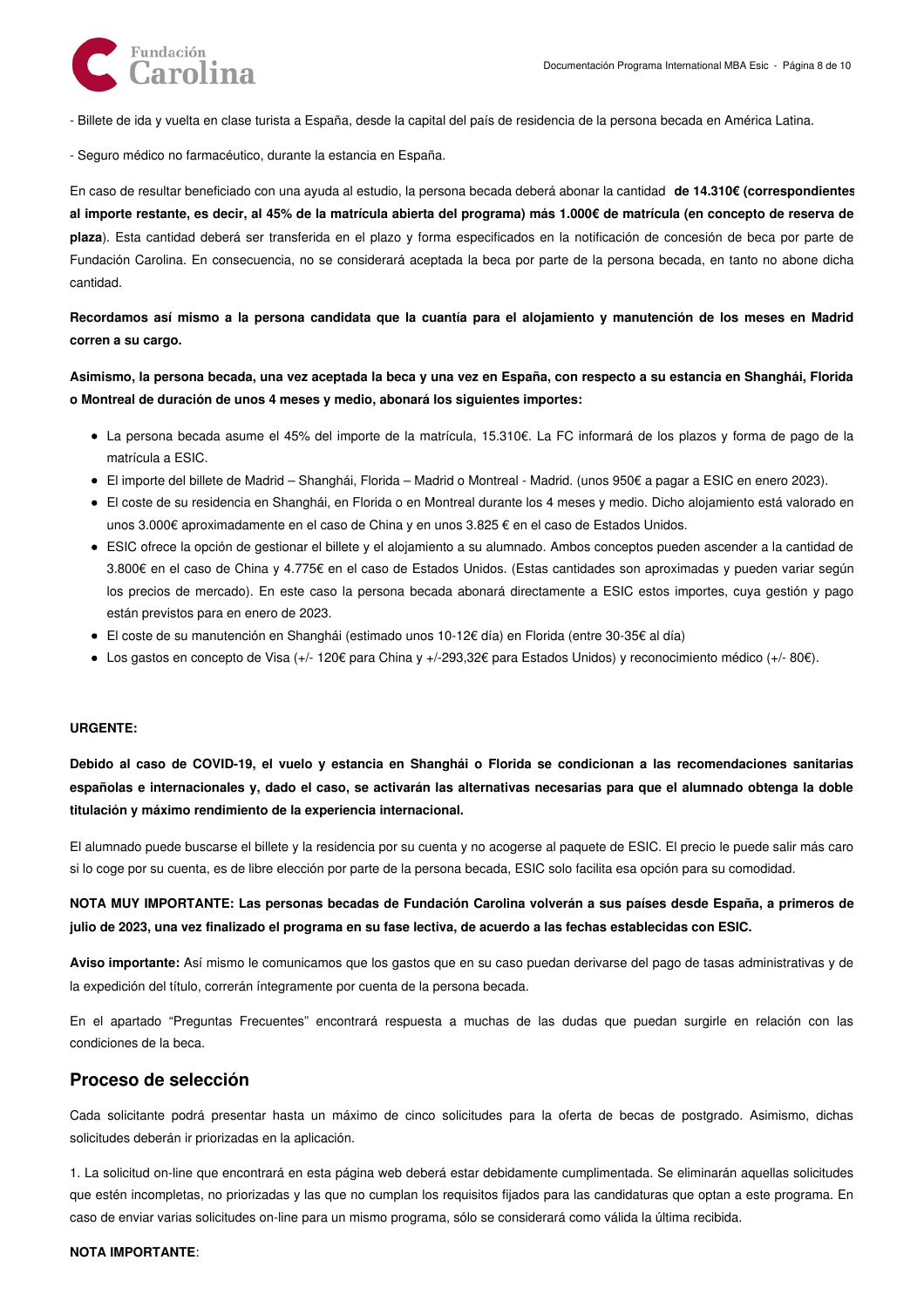

### La persona candidata deberá haber realizado el PROCESO DE ADMISIÓN DE ESIC antes del 10 de MARZO de 2022, siguiendo **los pasos y los tiempos que le indique la institución académica.**

Link proceso de admisión:

[https://www.esic.edu/postgrado/financiacion-becas/#seccion\\_formulario](https://www.esic.edu/postgrado/financiacion-becas/#seccion_formulario)

2. La institución académica responsable del programa realizará una preselección de las personas candidatas, confeccionando una lista que trasladará a la Fundación Carolina.

3. Una vez recibida la lista con las candidaturas por parte de la institución académica, un comité de selección evaluará las mismas, confeccionando una lista priorizada. Este comité estará formado por, al menos:

- Una o dos personas en representación de la institución académica responsable del programa.
- Una o dos personas en representación de la Fundación Carolina; una de las cuales hará las funciones de secretario/a del comité.
- Un/a o dos especialistas independientes en el área objeto del programa, y que nombrará la Fundación Carolina.

4. Las personas candidatas a beca propuestas por el Comité podrán ser convocadas a una entrevista por videoconferencia o por cualquier otro medio que la Fundación Carolina designe al efecto, en una fecha y hora previamente comunicada, con el objeto de evaluar su adecuación al programa. Las candidaturas de Brasil deberán tener en cuenta que esta entrevista se llevará a cabo en español.

5. En dicha entrevista se deberá aportar la documentación que previamente se haya solicitado, así como acreditar los méritos académicos incluidos en la solicitud on-line. La persona que no aporte lo solicitado o que no pueda acreditar dichos méritos, incluida la veracidad de la nota media (promedio) de los estudios universitarios indicada en la aplicación, quedará automáticamente descartada del proceso.

6. Una vez emitido el informe de la entrevista y, previa consulta con la institución académica, se formulará una propuesta definitiva. La decisión adoptada será inapelable.

7. La Fundación Carolina comunicará la concesión o denegación de la beca a la persona interesada, indicando, en el primero de los supuestos, el plazo máximo para confirmar la aceptación de la misma y la forma de realizarlo. Los plazos de comunicación son los establecidos al efecto en el apartado "Ficha Técnica" de cada uno de los programas.

8. En el caso de que le resulte adjudicada la beca, le será solicitada la documentación que a continuación se detalla y deberá ser remitida a Fundación Carolina, en conformidad con los plazos establecidos en la comunicación de concesión de beca.

- Carta de aceptación. Esta carta solo será aceptada como válida si la misma está firmada por la persona becada en todas sus páginas. En caso contrario, no tendrá ninguna validez y deberá ser enviada de nuevo.
- Copia legalizada del título de licenciatura, ingeniería o similar. Esta fotocopia puede compulsarla o autenticarla ante un notario público o en su propia universidad.
- Certificado original o copia legalizada o autenticada del expediente académico donde se detallen las notas o calificaciones obtenidas durante la realización de sus estudios de licenciatura. Este documento debe solicitarlo en su universidad.
- Fotocopia de los documentos que acrediten los principales méritos académicos o profesionales afirmados en su solicitud on-line.
- Fotocopia del pasaporte en vigor.
- Certificado acreditativo de domicilio o residencia. Este documento deberá solicitarlo ante cualquier entidad o institución que acredite la veracidad del dato en cuestión; normalmente ante la policía.
- entidad o institución que acredite la veracidad del dato en cuestión; normalmente ante la policía.

9. Las personas preseleccionadas en el comité de selección podrán realizar unas pruebas selectivas propias para el acceso al máster.

### La persona candidata deberá haber realizado el PROCESO DE ADMISIÓN DE ESIC antes del 10 de MARZO de 2022.

**MUY IMPORTANTE:** Para la obtención de una beca Carolina es indispensable haber completado los datos de la solicitud de la página web de la Fundación Carolina, así como haber satisfecho las exigencias de admisión marcadas por **ESIC Business & Marketing School**, a través del enlace de conexión.